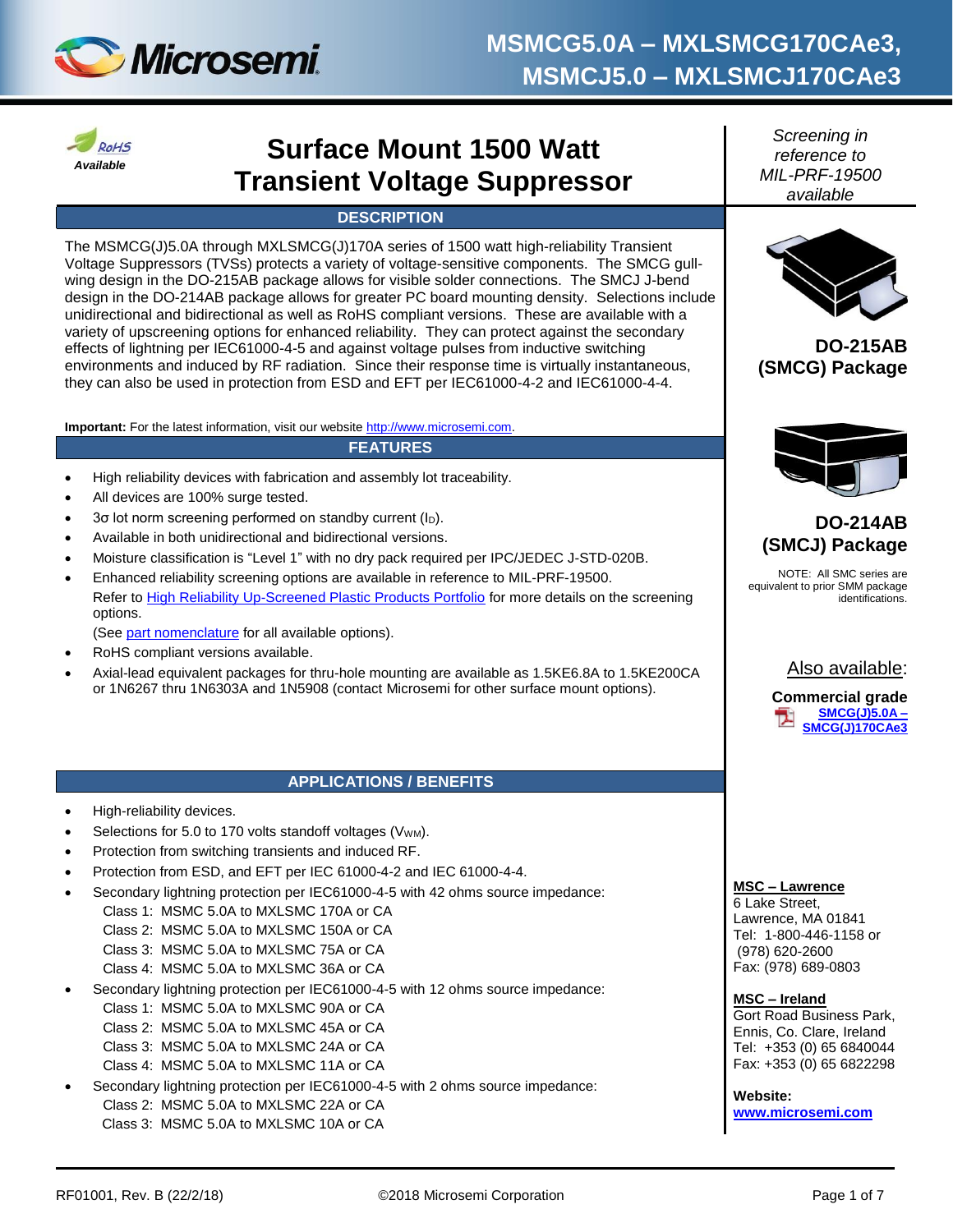

### **MAXIMUM RATINGS**

| <b>Parameters/Test Conditions</b>                                                | Symbol                              | Value           | Unit              |          |
|----------------------------------------------------------------------------------|-------------------------------------|-----------------|-------------------|----------|
| Junction and Storage Temperature                                                 | T <sub>J</sub> and T <sub>STG</sub> | $-65$ to $+150$ | °C                |          |
| Thermal Resistance Junction-to-Lead                                              | Rejl                                | 20              | °C/W              |          |
| Thermal Resistance Junction-to-Ambient (1)                                       | Reja                                | 80              | °C/W              |          |
| Peak Pulse Power Dissipation @ 25 °C (at 10/1000 µs,<br>see Figures 1, 2, and 3) | $P_{PP}$                            | 1500            | W                 |          |
| Impulse Repetition Rate (duty factor)                                            | df                                  | 0.01            | %                 |          |
| t <sub>clamping</sub> (0 volts to $V_{(BR)}$ min.)                               | Unidirectional<br>Bidirectional     | tclamping       | < 100<br>$<$ 5    | ps<br>ns |
| Rated Average Power Dissipation                                                  | $T_1 = +30 °C$<br>$T_A = +25 °C$    | $P_{M(AV)}$     | 6<br>$1.56^{(1)}$ | W        |
| Maximum Forward Surge Current (2)                                                |                                     | <b>IFSM</b>     | 200               | $A$ (pk) |
| Solder Temperature @ 10 s                                                        |                                     | T <sub>SP</sub> | 260               | °C       |

**Notes:** 1. When mounted on FR4 PC board (1oz Cu) with recommended footprint (see [last page\)](#page-6-0).

2. Peak impulse of 8.3 ms half-sine wave at 25 ºC (unidirectional only).

#### **MECHANICAL and PACKAGING**

- CASE: Void-free transfer molded thermosetting epoxy body meeting UL94V-0.
- TERMINALS: Tin-lead or RoHS compliant annealed matte-tin plating. Solderable to MIL-STD-750, method 2026.
- MARKING: Part number marked on package.
- POLARITY: Cathode indicated by band. No cathode band on bi-directional devices.
- TAPE & REEL option: Standard per EIA-481-2 with 16 mm tape (add "TR" suffix to part number). Consult factory for quantities.
- WEIGHT: Approximately 0.25 grams.
- See [Package Dimensions](#page-5-0) on last page.

#### **PART NOMENCLATURE**

<span id="page-1-0"></span>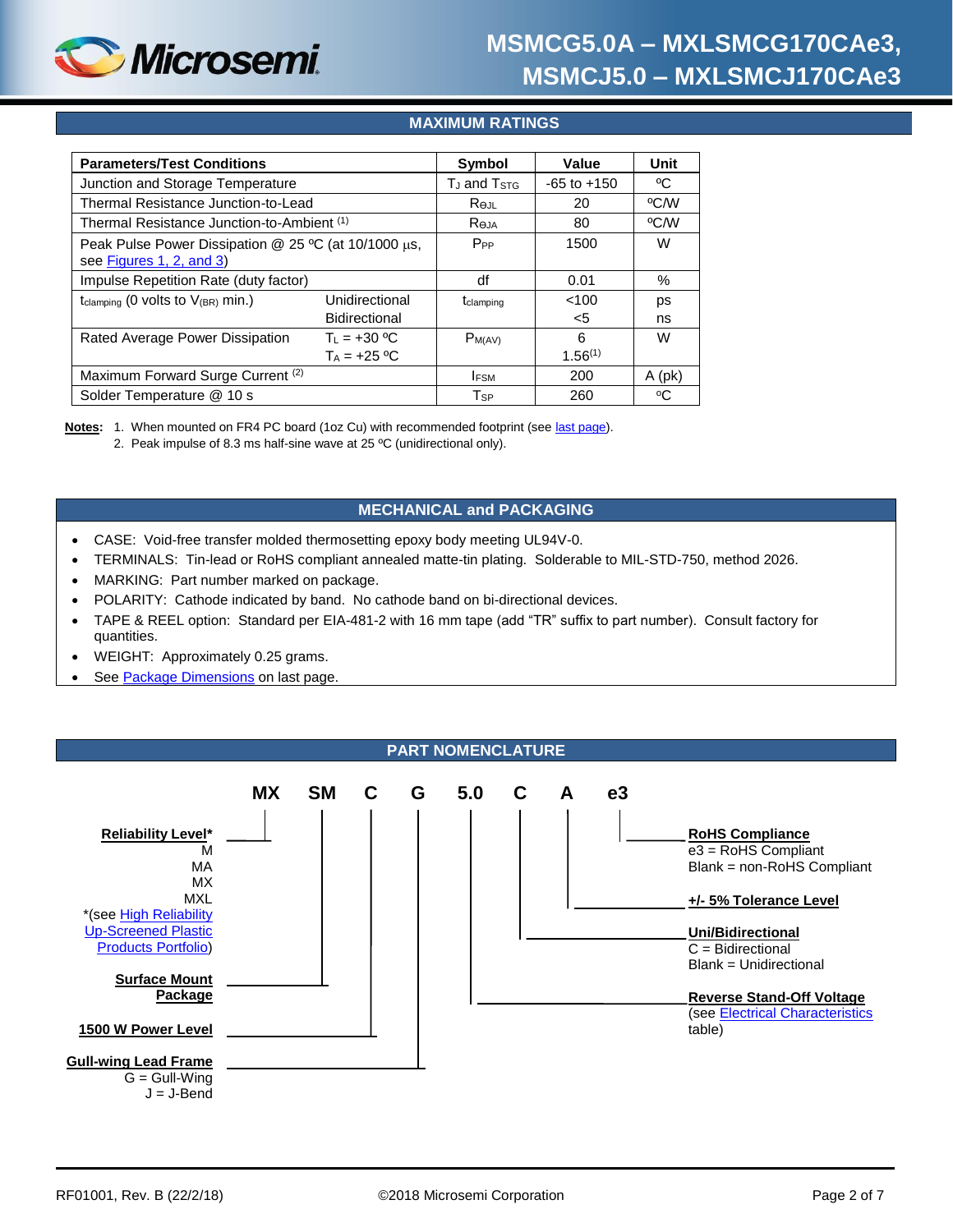

| <b>SYMBOLS &amp; DEFINITIONS</b> |                                                                                                                                                             |  |  |  |
|----------------------------------|-------------------------------------------------------------------------------------------------------------------------------------------------------------|--|--|--|
| Symbol                           | <b>Definition</b>                                                                                                                                           |  |  |  |
| I(BR)                            | Breakdown Current: The current used for measuring breakdown voltage V(BR).                                                                                  |  |  |  |
| ID                               | Standby Current: The current at the rated standoff voltage (Vwm).                                                                                           |  |  |  |
| IF.                              | Forward Current: The forward current dc value, no alternating component.                                                                                    |  |  |  |
| Ιo                               | Average Rectified Output Current: The output current averaged over a full cycle with a 50 Hz or 60 Hz sine-wave input<br>and a 180-degree conduction angle. |  |  |  |
| <b>I</b> PP                      | Peak Impulse Current: The peak current during the impulse.                                                                                                  |  |  |  |
| $P_{PP}$                         | Peak Pulse Power: The peak power dissipation resulting from the peak impulse current l <sub>PP</sub> .                                                      |  |  |  |
| Vc                               | Clamping Voltage: Maximum clamping voltage at specified IPP (Peak Pulse Current) at the specified pulse conditions.                                         |  |  |  |
| $V_{(BR)}$                       | Minimum Breakdown Voltage: The minimum voltage the device will exhibit at a specified current.                                                              |  |  |  |
| <b>V<sub>WM</sub></b>            | Working Peak Voltage: The maximum peak voltage that can be applied over the operating temperature range. This is<br>also referred to as standoff voltage.   |  |  |  |

#### **ELECTRICAL CHARACTERISTICS** @ 25 ºC unless otherwise stated

<span id="page-2-0"></span>

| <b>MICROSEMI PART NUMBER</b> |           | <b>REVERSE</b><br><b>STAND-OFF</b><br><b>VOLTAGE</b><br><b>V<sub>WM</sub></b> | <b>BREAKDOWN</b><br><b>VOLTAGE</b><br>$V_{(BR)}$ $\circledR$ $I_{(BR)}$<br><b>Volts</b> |              | <b>MAXIMUM</b><br><b>CLAMPING</b><br><b>VOLTAGE</b><br>$@$ $I_{PP}$ | <b>PEAK PULSE</b><br><b>CURRENT</b><br>(See Fig. $2)$<br><b>I</b> PP | <b>MAXIMUM</b><br><b>STANDBY</b><br><b>CURRENT</b><br>@ V <sub>WM</sub> |
|------------------------------|-----------|-------------------------------------------------------------------------------|-----------------------------------------------------------------------------------------|--------------|---------------------------------------------------------------------|----------------------------------------------------------------------|-------------------------------------------------------------------------|
|                              |           |                                                                               |                                                                                         | $I_{(BR)}$   |                                                                     |                                                                      | $I_D$                                                                   |
| <b>Gull-Wing</b>             | J-Bend    | <b>Volts</b>                                                                  | MIN. MAX.                                                                               | mA           | <b>Volts</b>                                                        | <b>Amps</b>                                                          | μA                                                                      |
| MSMCG5.0A                    | MSMCJ5.0A | 5.0                                                                           | $6.40 - 7.00$                                                                           | 10           | 9.2                                                                 | 163.0                                                                | 1000                                                                    |
| MSMCG6.0A                    | MSMCJ6.0A | 6.0                                                                           | $6.67 - 7.37$                                                                           | 10           | 10.3                                                                | 145.6                                                                | 1000                                                                    |
| MSMCG6.5A                    | MSMCJ6.5A | 6.5                                                                           | $7.22 - 7.98$                                                                           | 10           | 11.2                                                                | 133.9                                                                | 500                                                                     |
| MSMCG7.0A                    | MSMCJ7.0A | 7.0                                                                           | $7.78 - 8.60$                                                                           | 10           | 12.0                                                                | 125.0                                                                | 200                                                                     |
| MSMCG7.5A                    | MSMCJ7.5A | 7.5                                                                           | $8.33 - 9.21$                                                                           | $\mathbf{1}$ | 12.9                                                                | 116.3                                                                | 100                                                                     |
| MSMCG8.0A                    | MSMCJ8.0A | 8.0                                                                           | $8.89 - 9.83$                                                                           | 1            | 13.6                                                                | 110.3                                                                | 50                                                                      |
| MSMCG8.5A                    | MSMCJ8.5A | 8.5                                                                           | $9.44 - 10.4$                                                                           | $\mathbf{1}$ | 14.4                                                                | 104.2                                                                | 20                                                                      |
| MSMCG9.0A                    | MSMCJ9.0A | 9.0                                                                           | $10.0 - 11.1$                                                                           | $\mathbf{1}$ | 15.4                                                                | 97.4                                                                 | 10                                                                      |
| MSMCG10A                     | MSMCJ10A  | $\overline{10}$                                                               | $11.1 - 12.3$                                                                           | $\mathbf{1}$ | 17.0                                                                | 88.2                                                                 | $\overline{5}$                                                          |
| MSMCG11A                     | MSMCJ11A  | 11                                                                            | $12.2 - 13.5$                                                                           | 1            | 18.2                                                                | 82.4                                                                 | 5                                                                       |
| MSMCG12A                     | MSMCJ12A  | $\overline{12}$                                                               | $13.3 - 14.7$                                                                           | $\mathbf{1}$ | 19.9                                                                | 75.3                                                                 | 5                                                                       |
| MSMCG13A                     | MSMCJ13A  | 13                                                                            | $14.4 - 15.9$                                                                           | $\mathbf{1}$ | 21.5                                                                | 69.7                                                                 | 1                                                                       |
| MSMCG14A                     | MSMCJ14A  | 14                                                                            | $15.6 - 17.2$                                                                           | $\mathbf{1}$ | 23.2                                                                | 64.7                                                                 | 1                                                                       |
| MSMCG15A                     | MSMCJ15A  | 15                                                                            | $16.7 - 18.5$                                                                           | $\mathbf{1}$ | 24.4                                                                | 61.5                                                                 |                                                                         |
| MSMCG16A                     | MSMCJ16A  | 16                                                                            | $17.8 - 19.7$                                                                           | 1            | 26.0                                                                | 57.7                                                                 |                                                                         |
| MSMCG17A                     | MSMCJ17A  | 17                                                                            | $18.9 - 20.9$                                                                           | 1            | 27.6                                                                | 53.3                                                                 |                                                                         |
| MSMCG18A                     | MSMCJ18A  | $\overline{18}$                                                               | $20.0 - 22.1$                                                                           | $\mathbf{1}$ | 29.2                                                                | 51.4                                                                 | 1                                                                       |
| MSMCG20A                     | MSMCJ20A  | 20                                                                            | $22.2 - 24.5$                                                                           | 1            | 32.4                                                                | 46.3                                                                 |                                                                         |
| MSMCG22A                     | MSMCJ22A  | $\overline{22}$                                                               | $24.4 - 26.9$                                                                           | $\mathbf{1}$ | 35.5                                                                | 42.2                                                                 |                                                                         |
| MSMCG24A                     | MSMCJ24A  | 24                                                                            | $26.7 - 29.5$                                                                           | 1            | 38.9                                                                | 38.6                                                                 |                                                                         |
| MSMCG26A                     | MSMCJ26A  | 26                                                                            | $28.9 - 31.9$                                                                           | $\mathbf{1}$ | 42.1                                                                | 35.6                                                                 |                                                                         |
| MSMCG28A                     | MSMCJ28A  | 28                                                                            | $31.1 - 34.4$                                                                           | 1            | 45.4                                                                | 33.0                                                                 |                                                                         |
| MSMCG30A                     | MSMCJ30A  | 30                                                                            | $33.3 - 36.8$                                                                           | 1            | 48.4                                                                | 31.0                                                                 |                                                                         |
| MSMCG33A                     | MSMCJ33A  | 33                                                                            | $36.7 - 40.6$                                                                           | 1            | 53.3                                                                | 28.1                                                                 |                                                                         |
| MSMCG36A                     | MSMCJ36A  | $\overline{36}$                                                               | $40.0 - 44.2$                                                                           | $\mathbf{1}$ | 58.1                                                                | 25.8                                                                 |                                                                         |
| MSMCG40A                     | MSMCJ40A  | 40                                                                            | $44.4 - 49.1$                                                                           | 1            | 64.5                                                                | 23.2                                                                 |                                                                         |
| MSMCG43A                     | MSMCJ43A  | 43                                                                            | $47.8 - 52.8$                                                                           | $\mathbf{1}$ | 69.4                                                                | 21.6                                                                 | 1                                                                       |
| MSMCG45A                     | MSMCJ45A  | 45                                                                            | $50.0 - 55.3$                                                                           | 1            | 72.7                                                                | 20.6                                                                 |                                                                         |
| MSMCG48A                     | MSMCJ48A  | 48                                                                            | $53.3 - 58.9$                                                                           | $\mathbf{1}$ | 77.4                                                                | 19.4                                                                 | 1                                                                       |
| MSMCG51A                     | MSMCJ51A  | 51                                                                            | $56.7 - 62.7$                                                                           | $\mathbf{1}$ | 82.4                                                                | 18.2                                                                 | 1                                                                       |
| MSMCG54A                     | MSMCJ54A  | 54                                                                            | $60.0 - 66.3$                                                                           | $\mathbf{1}$ | 87.1                                                                | 17.2                                                                 | 1                                                                       |
| MSMCG58A                     | MSMCJ58A  | 58                                                                            | $64.4 - 71.2$                                                                           | 1            | 93.6                                                                | 16.0                                                                 | 1                                                                       |
| MSMCG60A                     | MSMCJ60A  | 60                                                                            | $66.7 - 73.7$                                                                           | $\mathbf{1}$ | 96.8                                                                | 15.5                                                                 | 1                                                                       |
| MSMCG64A                     | MSMCJ64A  | 64                                                                            | $71.1 - 78.6$                                                                           | 1            | 103.0                                                               | 14.6                                                                 | 1                                                                       |
| MSMCG70A                     | MSMCJ70A  | 70                                                                            | $77.8 - 86.0$                                                                           | 1            | 113                                                                 | 13.3                                                                 |                                                                         |
| MSMCG75A                     | MSMCJ75A  | 75                                                                            | $83.3 - 92.1$                                                                           | $\mathbf{1}$ | 121                                                                 | 12.4                                                                 | 1                                                                       |

*Continued.*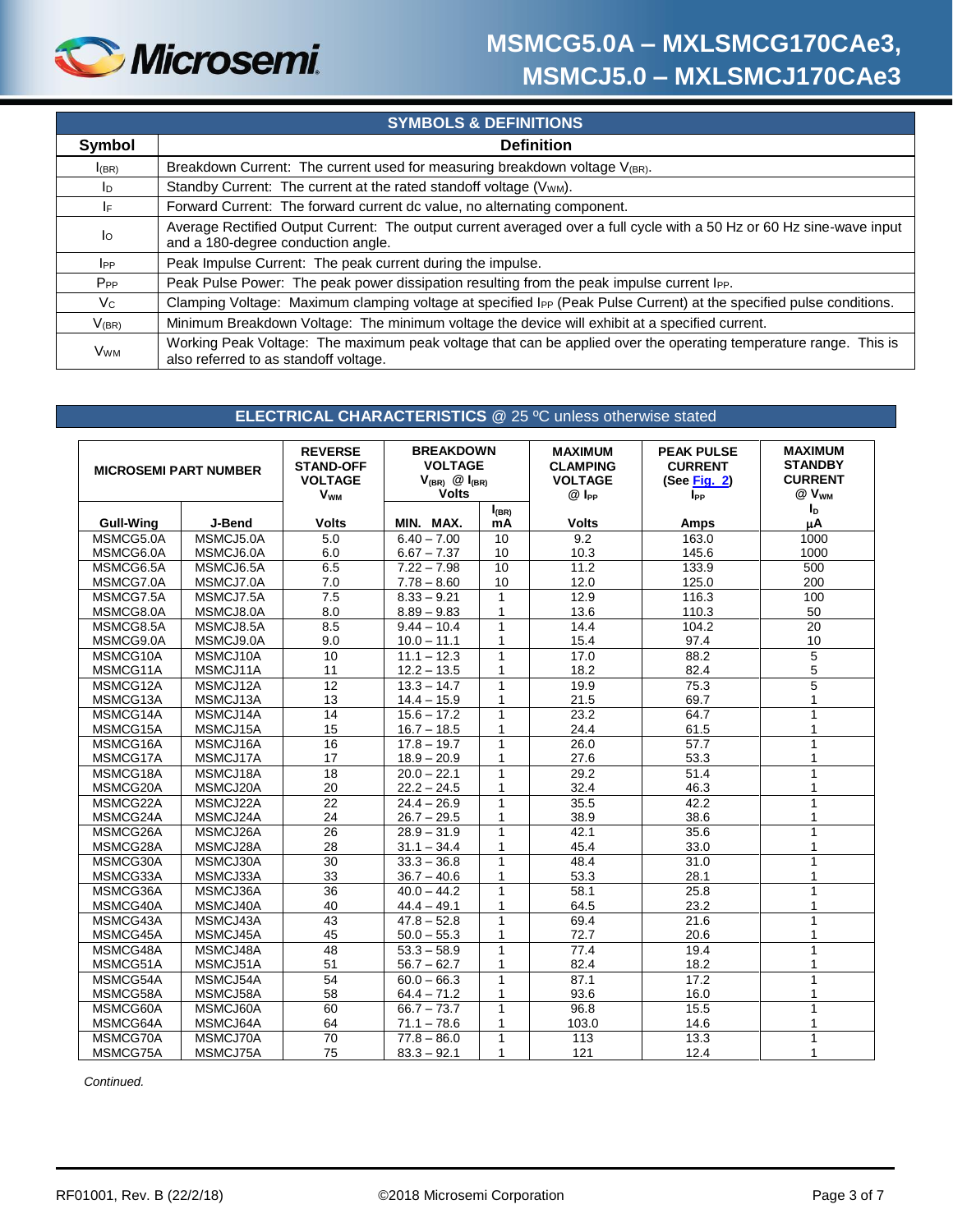

| <b>MICROSEMI PART NUMBER</b> |           | <b>REVERSE</b><br><b>STAND-OFF</b><br><b>VOLTAGE</b><br><b>V<sub>wm</sub></b> | <b>BREAKDOWN</b><br><b>VOLTAGE</b><br>$V_{(BR)}$ $\oslash$ $I_{(BR)}$<br><b>Volts</b> |            | <b>PEAK PULSE</b><br><b>MAXIMUM</b><br><b>CLAMPING</b><br><b>CURRENT</b><br><b>VOLTAGE</b><br>(See Fig. $2)$<br>$@$ $I_{PP}$<br><b>I</b> <sub>PP</sub> |      | <b>MAXIMUM</b><br><b>STANDBY</b><br><b>CURRENT</b><br>$@V_{WM}$ |
|------------------------------|-----------|-------------------------------------------------------------------------------|---------------------------------------------------------------------------------------|------------|--------------------------------------------------------------------------------------------------------------------------------------------------------|------|-----------------------------------------------------------------|
|                              |           |                                                                               |                                                                                       | $I_{(BR)}$ |                                                                                                                                                        |      | In                                                              |
| <b>Gull-Wing</b>             | J-Bend    | <b>Volts</b>                                                                  | MAX.<br>MIN.                                                                          | mA         | <b>Volts</b>                                                                                                                                           | Amps | μA                                                              |
| MSMCG78A                     | MSMCJ78A  | 78                                                                            | $86.7 - 95.8$                                                                         |            | 126                                                                                                                                                    | 11.4 |                                                                 |
| MSMCG85A                     | MSMCJ85A  | 85                                                                            | $94.4 - 104.0$                                                                        |            | 137                                                                                                                                                    | 10.4 |                                                                 |
| MSMCG90A                     | MSMCJ90A  | 90                                                                            | $100 - 111$                                                                           |            | 146                                                                                                                                                    | 10.3 |                                                                 |
| MSMCG100A                    | MSMCJ100A | 100                                                                           | $111 - 123$                                                                           |            | 162                                                                                                                                                    | 9.3  |                                                                 |
| MSMCG110A                    | MSMCJ110A | 110                                                                           | $122 - 135$                                                                           |            | 177                                                                                                                                                    | 8.4  |                                                                 |
| MSMCG120A                    | MSMCJ120A | 120                                                                           | $133 - 147$                                                                           |            | 193                                                                                                                                                    | 7.8  |                                                                 |
| MSMCG130A                    | MSMCJ130A | 130                                                                           | $144 - 159$                                                                           |            | 209                                                                                                                                                    | 7.2  |                                                                 |
| MSMCG150A                    | MSMCJ150A | 150                                                                           | $167 - 185$                                                                           |            | 243                                                                                                                                                    | 6.2  |                                                                 |
| MSMCG160A                    | MSMCJ160A | 160                                                                           | $178 - 197$                                                                           |            | 259                                                                                                                                                    | 5.8  |                                                                 |
| MSMCG170A                    | MSMCJ170A | 170                                                                           | $189 - 209$                                                                           |            | 275                                                                                                                                                    | 5.5  |                                                                 |

**ELECTRICAL CHARACTERISTICS** @ 25 ºC unless otherwise stated (continued)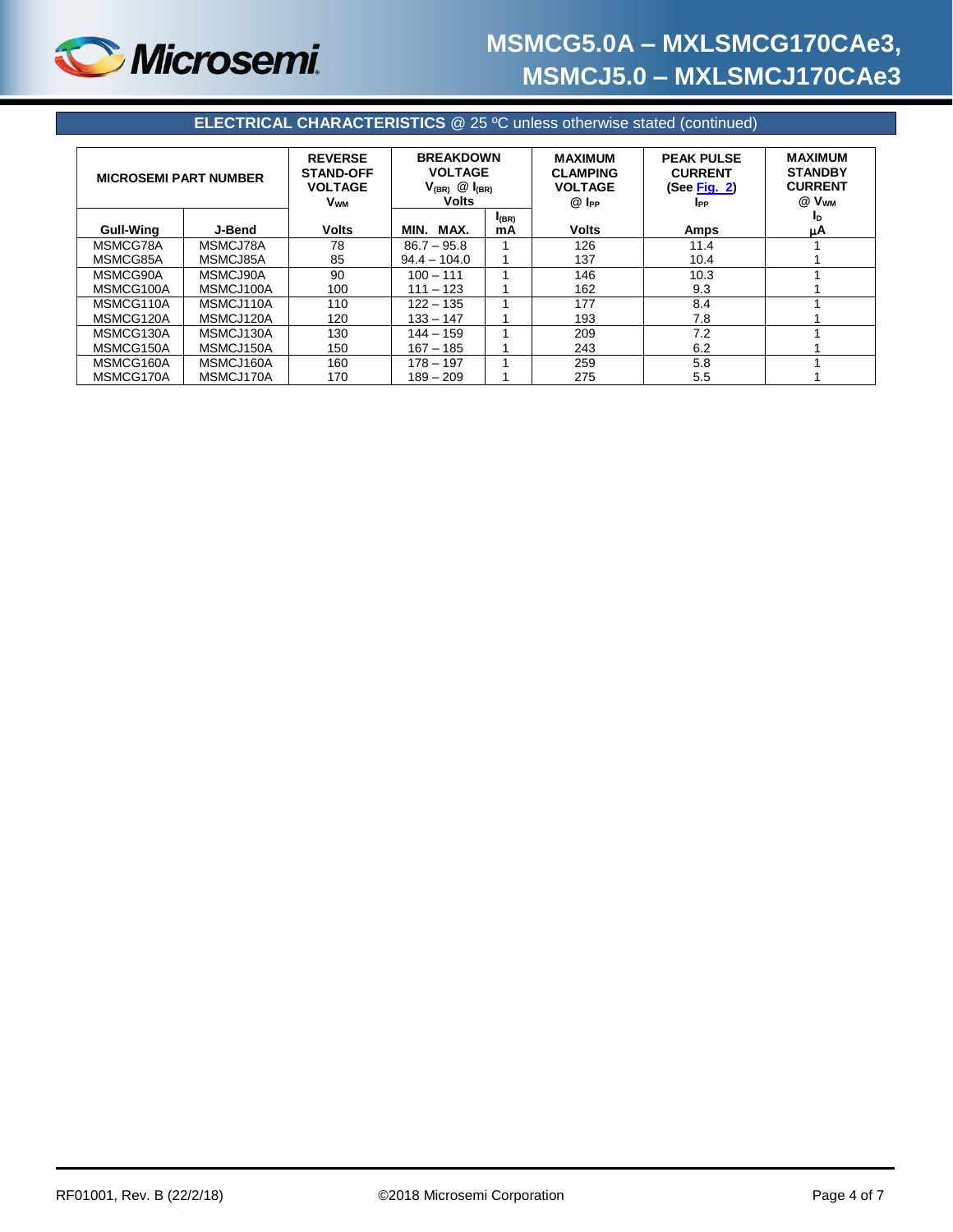

**GRAPHS**

<span id="page-4-0"></span>

C – Capacitance (pF)

C - Capacitance (pF)







**FIGURE 3 –** Derating Curve **FIGURE 4**



 Breakdown Voltage (unidirectional configuration) NOTE: Bidirectional capacitance is half that shown at zero volts.

3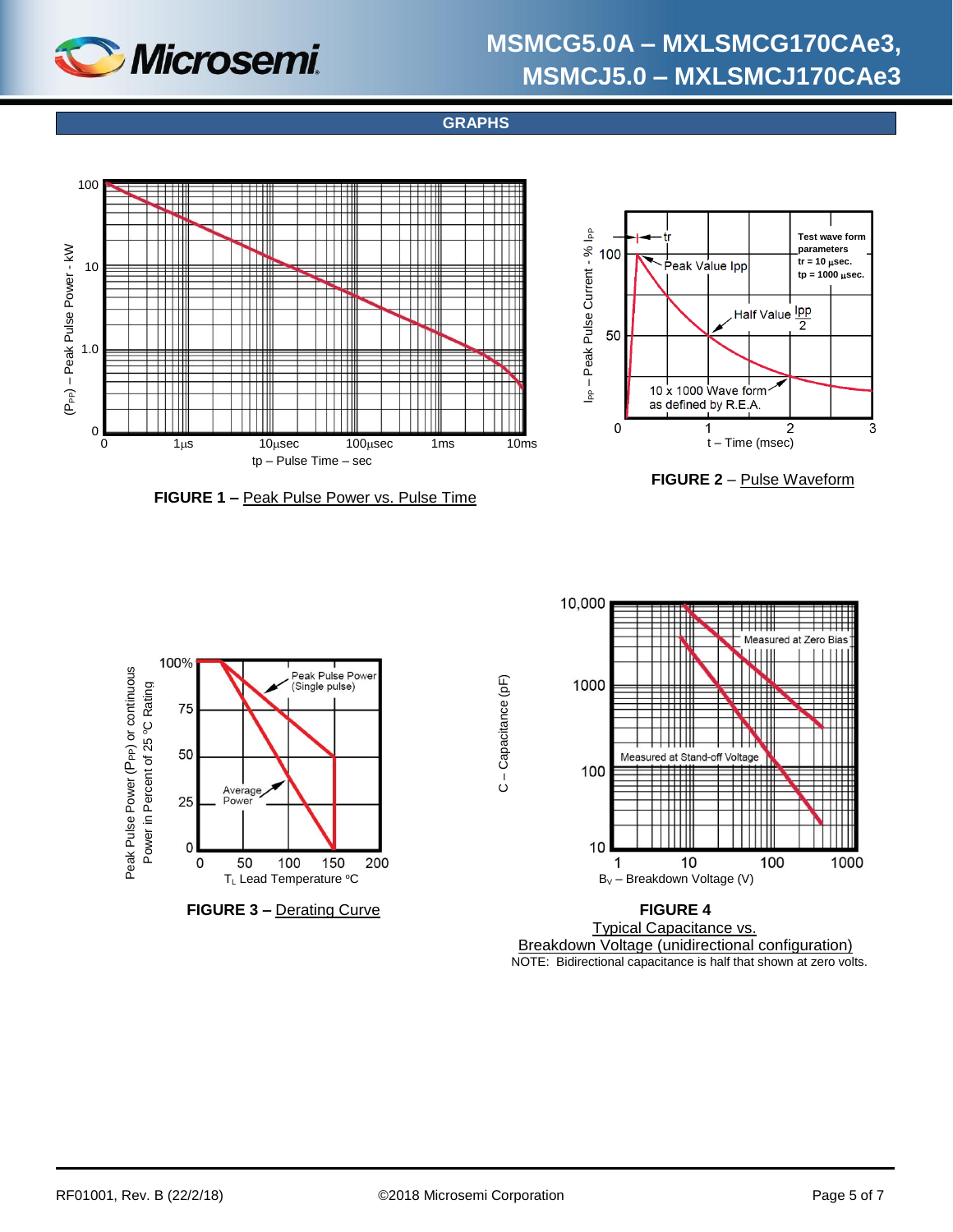<span id="page-5-0"></span>

### **PACKAGE DIMENSIONS**



### **SMCG (DO-215AB)**

|     | <b>Dimensions</b> |      |       |                    |
|-----|-------------------|------|-------|--------------------|
| Ltr | Inch              |      |       | <b>Millimeters</b> |
|     | Min               | Max  | Min   | <b>Max</b>         |
| A   | .115              | .121 | 2.92  | 3.07               |
| в   | .260              | .280 | 6.60  | 7.11               |
| C   | .220              | .245 | 5.59  | 6.22               |
| E.  | .077              | .110 | 1.95  | 2.80               |
| F   | .380              | .400 | 9.65  | 10.16              |
| ĸ   | .025              | .040 | 0.635 | 1.016              |

**NOTES: Dimension "E" exceeds the JEDEC outline as shown. Typical Standoff Height: 0.004" – 0.008" (0.1 mm – 0.2 mm).**





### **SMCJ (DO-214AB)**

|     | <b>Dimensions</b> |      |                    |            |  |
|-----|-------------------|------|--------------------|------------|--|
| Ltr | Inch              |      | <b>Millimeters</b> |            |  |
|     | Min               | Max  | Min                | <b>Max</b> |  |
| A   | .115              | .121 | 2.92               | 3.07       |  |
| в   | .260              | .280 | 6.60               | 7.11       |  |
| C   | .220              | .245 | 5.59               | 6.22       |  |
| D   | .305              | .320 | 7.75               | 8.13       |  |
| Е   | .077              | .110 | 1.95               | 2.80       |  |
|     | .030              | .060 | .760               | 1.52       |  |

**NOTES: Dimension "E" exceeds the JEDEC outline in height as shown. Typical Standoff Height: 0.004" – 0.008" (0.1 mm – 0.2 mm).**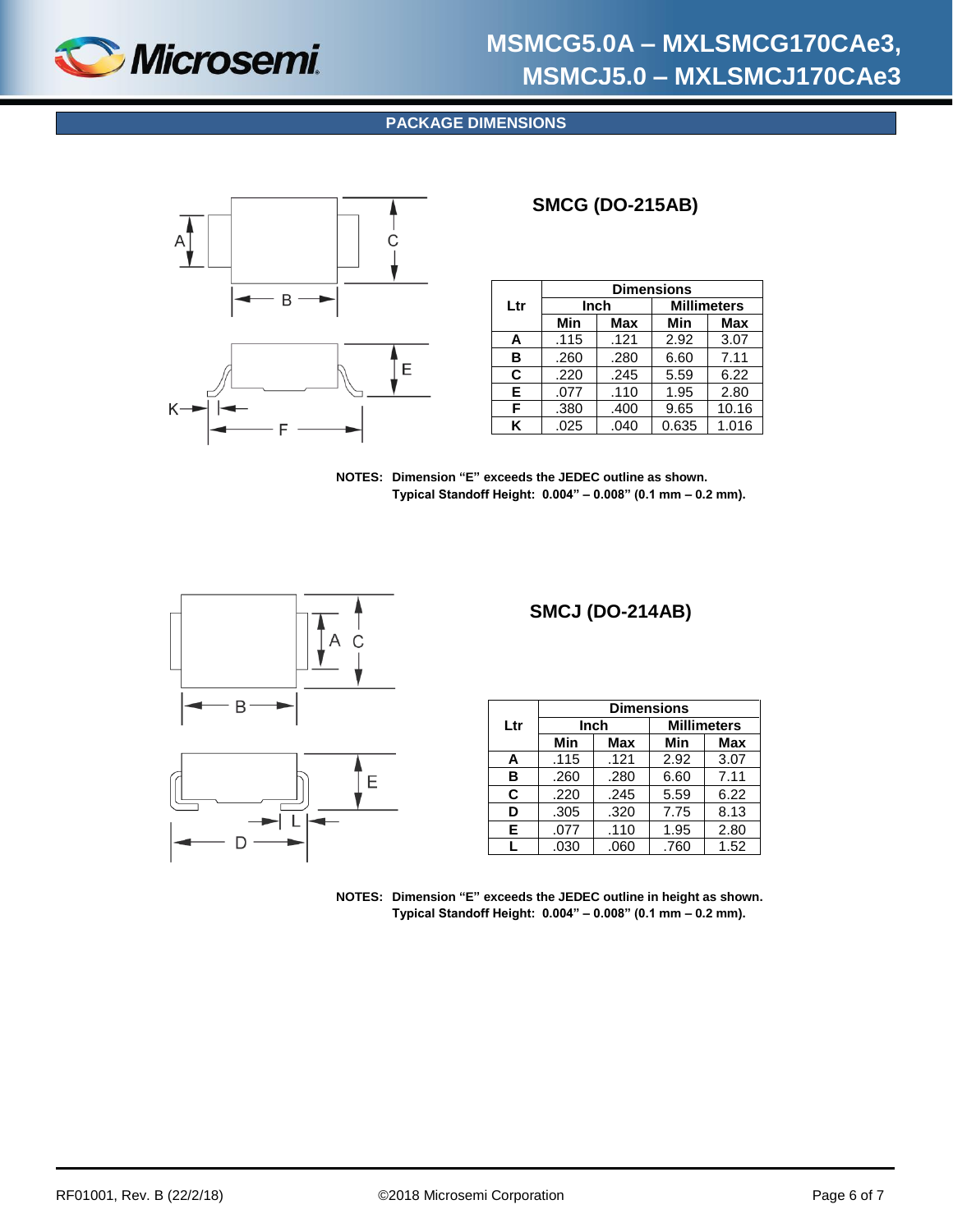<span id="page-6-0"></span>

### **PAD LAYOUT**



| <b>SMCG (DO-215AB)</b>            |      |       |  |
|-----------------------------------|------|-------|--|
| <b>Millimeters</b><br>Inch<br>Ltr |      |       |  |
| А                                 | .510 | 12.95 |  |
| в                                 | .110 | 2.79  |  |
| С                                 | .150 | 3.81  |  |

|                                   | <b>SMCJ (DO-214AB)</b> |      |  |  |  |
|-----------------------------------|------------------------|------|--|--|--|
| <b>Millimeters</b><br>Inch<br>Ltr |                        |      |  |  |  |
| Α                                 | .390                   | 9.90 |  |  |  |
| в                                 | .110                   | 2.79 |  |  |  |
| C                                 | .150                   | 3.81 |  |  |  |